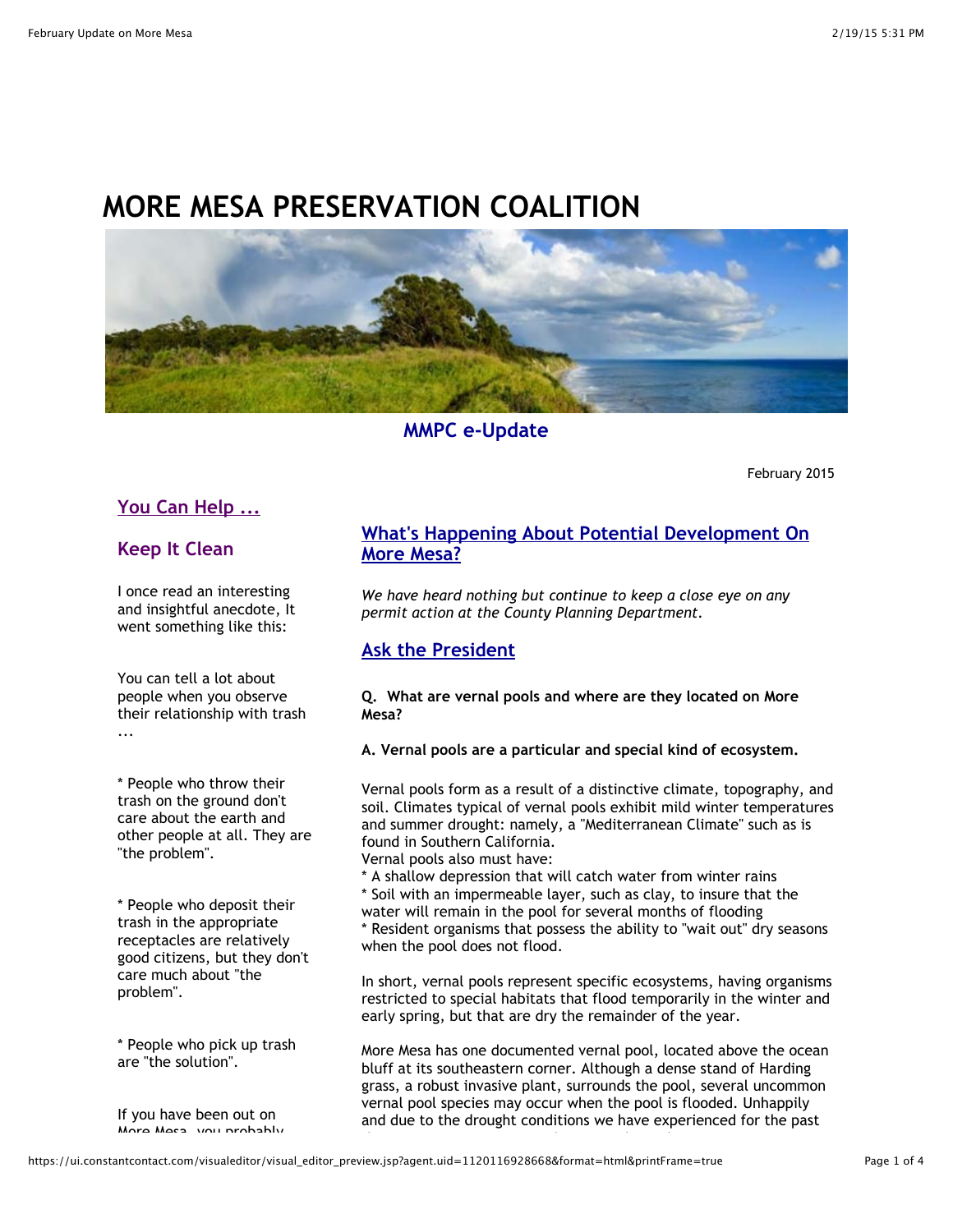$m$ ure  $m$ csa, you probably have noticed that even the most heavily used trails and viewing spots are quite clean and free of trash. This is no accident!

Many of our supporters and others who use More Mesa are in the third group; they care deeply about the earth and maintaining the incredible beauty we have here. The consciously and consistently carry plastic bags so they will be able to collect the miscellaneous trash that is left behind on More Mesa.

If you are part of "the solution", MANY THANKS! If you are a good citizen, think about becoming part of "the solution", carry a bag and pick up what you see that does not belong on More Mesa. If you are "the problem", you probably aren't reading this anyway.

Thanks so much

*Valerie Olson Valerie Olson President, MMPC MMPC*



*It is the mission of the More Mesa Preservation Coalition to preserve More Mesa, in its*

*entirety, for all*

three years, More Mesa's pool remains dry and "waiting

for water". Wish for a "March Miracle" such as that which ended the early 1990s drought, and perhaps we may yet see a full vernal pool in 2015!

To learn more about vernal pools in general, and More Mesa's pool in particular, go to the paper on [Vernal Pools](http://r20.rs6.net/tn.jsp?e=001WO_xckdFknJKyLgyHLGmcMG661E96AZZyfBKNg9j-f208WTh0Ik06dufhnnicgums_cqo21haLi3CWbAFPhLt6NMNV5o3s08oryg3EZtMh7aNP75Asaemwzvkgq04IB1GnfPlb-P0GkerkF8UUYBz0gX9QZX0BrM) in the "Habitat" section of this website.



*More Mesa's Vernal Pool 2002*

## **This Month on More Mesa:**

Last month we reported on the beautiful greenery and grasses of More Mesa. This month we are pleased to present the next installment of emerging spring -- flowers. A great many species are contributing to the show. And nestled among all the introduced species (mustard, radish, Bermuda Buttercups, etc.), there are some truly delightful natives popping up.

The most prominent, abundant and spectacular of these is the California Bush Flower, a perennial shrub growing in the lower coastal sage scrub. On More Mesa this drought-tolerant plant appears in profusion along the bluffs and on the coastal trail. It is a fastgrowing, slope-loving plant with tenacious roots that limit erosion, as do its green leaves that disperse rain downpour before it reaches the soil. The large, bright yellow sunflowers attract bees, butterflies and insects that remain to collect pollen or drink nectar.



*California Bush Flower 2015*

A little shyer and more difficult to spot is the diminutive and lovely Redmaid, a succulent carpet-forming plant having small brilliant reddish-pink flowers. These tiny treasures grow in open areas of woodland and grassland habitats, with sandy or loamy soils. Currently Redmaids may be seen along the north-south trail on the eastern side of More Mesa. Hopefully within a few weeks, other species of native wildflowers will be making their appearances all over More Mesa. We would love to hear about those you have seen. In addition to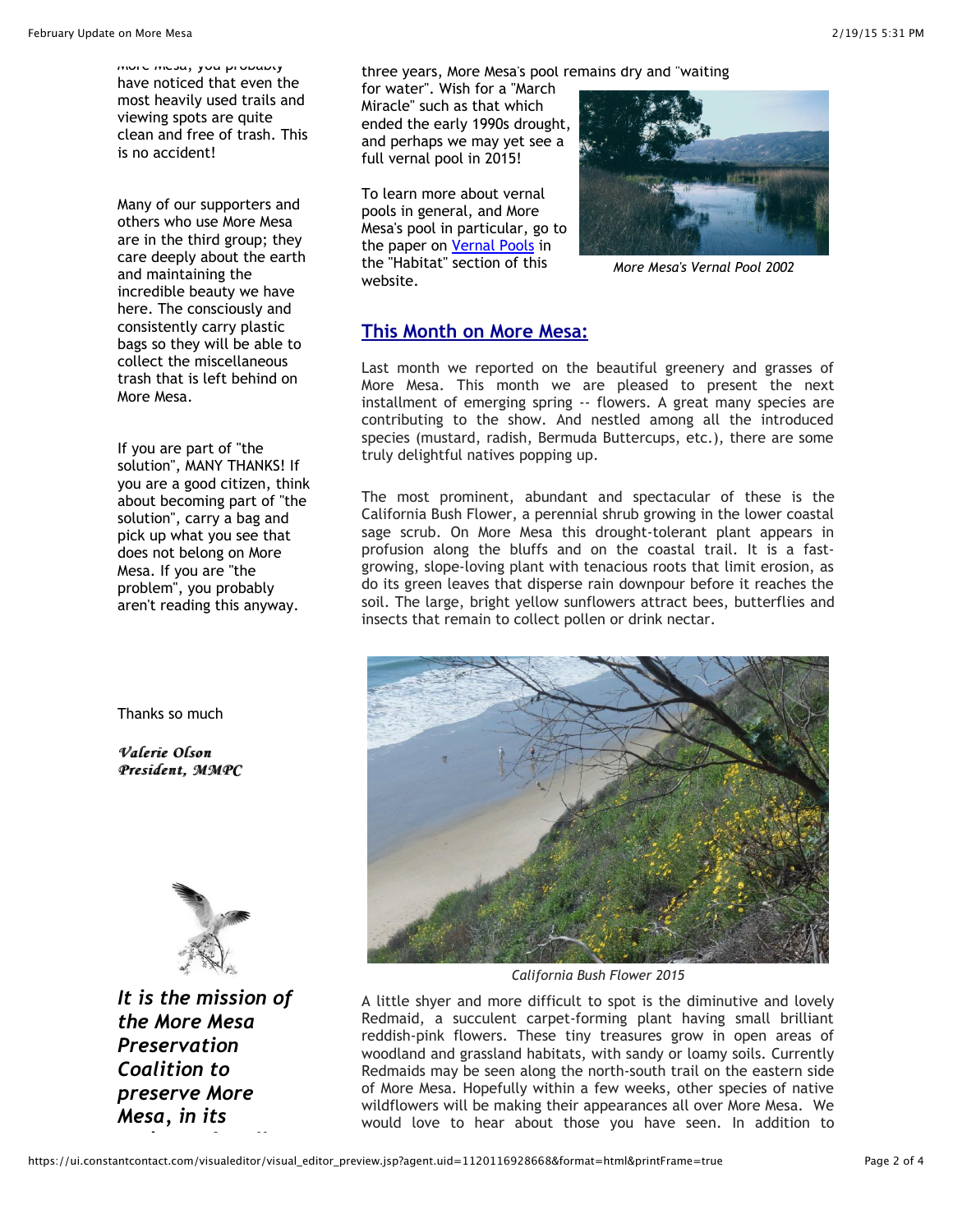*entirety, for all time. We've been at it since 2000.*



*Redmaids 2015* 

reporting birds and animals, you can also report flowering native plants on our sightings reports. Click "Sightings" on the home page of [this web site.](http://r20.rs6.net/tn.jsp?e=001WO_xckdFknJKyLgyHLGmcMG661E96AZZyfBKNg9j-f208WTh0Ik06dufhnnicgums_cqo21haLi3CWbAFPhLt6NMNV5o3s08J7S_R_75tDc=)

# **The Past: T. Wallace More Defends His Land**

In an earlier issue of this update (Fall 2013) we talked about how three of the six More brothers were shrewd enough to realize that they could amass an infinitely larger fortune running beef to hungry miners than from prospecting. And, being the good businessmen they were, they also knew that the gold would eventually peter out, so would prospecting, and therefore the need for beef as well. They reasoned that land acquisition in the Central Coast was the way to go. So they bought land ... vast acreages ... in the Lompoc Valley, on the Channel Islands, in the Santa Clara River Valley, in Santa Paula and in Saticoy. Their acquisitions eventually created for them an unbroken stretch of rangeland from the ocean to a point 32 miles inland! But even the More brothers, as large as they loomed in the early years of the Goleta Valley, could not live in all the places they owned at once.

You may remember (November 2013 Update) that after he married Daniel Hill's daughter Susanna, T. Wallace More brought his young bride to live at his Sespe Ranch in what was to become Ventura County. However, in 1856, with three children and another on the way, Susanna was homesick for the beautiful Goleta Valley of her youth. So the family moved back to the "Goodland" and the Sespe Ranch was left behind.

However, through the years, hordes of squatters continuously attempted to settle on More's Sespe Ranch. And at one point he even tried (unsuccessfully) to remove them by burning down their shacks. However, all the negative publicity arising from More's attempts to rid the Sespe of squatters was affecting both his reputation in the community, and his financial situation as well. He finally decided to use legal means; i.e. by prosecuting the squatters. To raise the money for this plan, he sold off some of his precious More Ranch to pay for the impending legal action. In early March of 1877, T. Wallace boarded a stage for a showdown battle with the squatters. *(Cliffhanger!)*

More Mesa Preservation Coalition | | [mmpc@moremesa.org](mailto:mmpc@moremesa.org) |

#### **[Forward email](http://ui.constantcontact.com/sa/fwtf.jsp?llr=qexsr9mab&m=1113287384208&ea=mmpc@moremesa.org&a=1120116928668&id=preview)**

⊠ SafeUnsubscribe`

This email was sent to [mmpc@moremesa.org](mailto:mmpc@moremesa.org) by mmpc@moremesa.org | [Update Profile/Email Address](http://visitor.constantcontact.com/do?p=oo&mse=001pBLuDmqs3qpmE517SOiunzpQYkVBLNTJJvw31ni5he6tMl4zjW-Pxw%3D%3D&t=001G8UWCKfD_2d6MbvDL6imFA%3D%3D&l=001FCSs65SMrsI%3D&id=001b-xBWU3VMkduV9KPL5bxUuBO4FJZsUhM&llr=qexsr9mab) | Rapid removal with [SafeUnsubscribe™](http://visitor.constantcontact.com/do?p=un&mse=001pBLuDmqs3qpmE517SOiunzpQYkVBLNTJJvw31ni5he6tMl4zjW-Pxw%3D%3D&t=001G8UWCKfD_2d6MbvDL6imFA%3D%3D&l=001FCSs65SMrsI%3D&id=001b-xBWU3VMkduV9KPL5bxUuBO4FJZsUhM&llr=qexsr9mab) | [Privacy Policy.](https://ui.constantcontact.com/roving/CCPrivacyPolicy.jsp?id=preview)